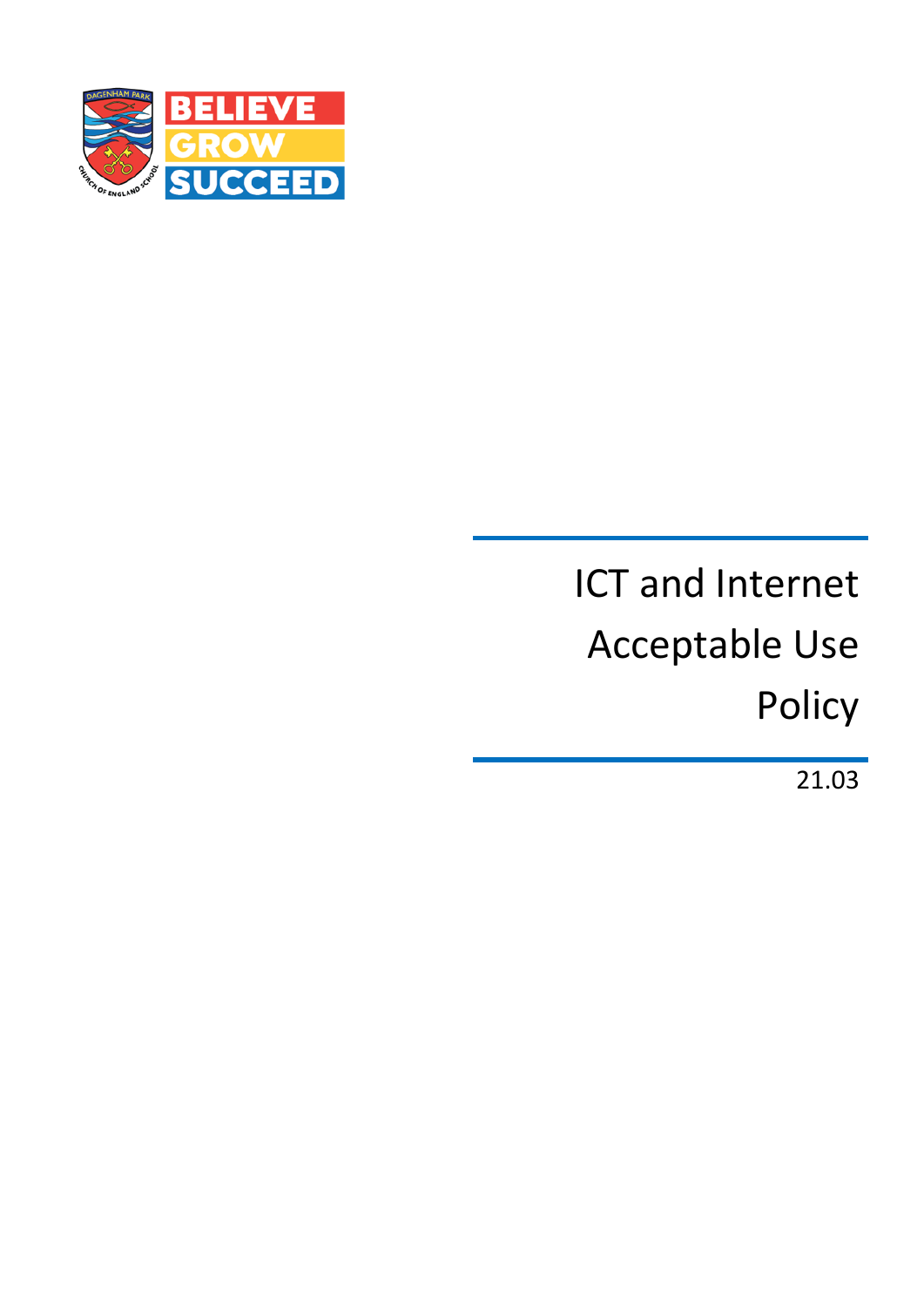# **Contents**

| 1. |                                                                                       |  |
|----|---------------------------------------------------------------------------------------|--|
| 2. | Appendix 2: Acceptable use of the internet: agreement for parents and carers 11       |  |
| 3. |                                                                                       |  |
| 4. |                                                                                       |  |
| 5. | Appendix 5: Acceptable use agreement for staff, governors, volunteers and visitors 14 |  |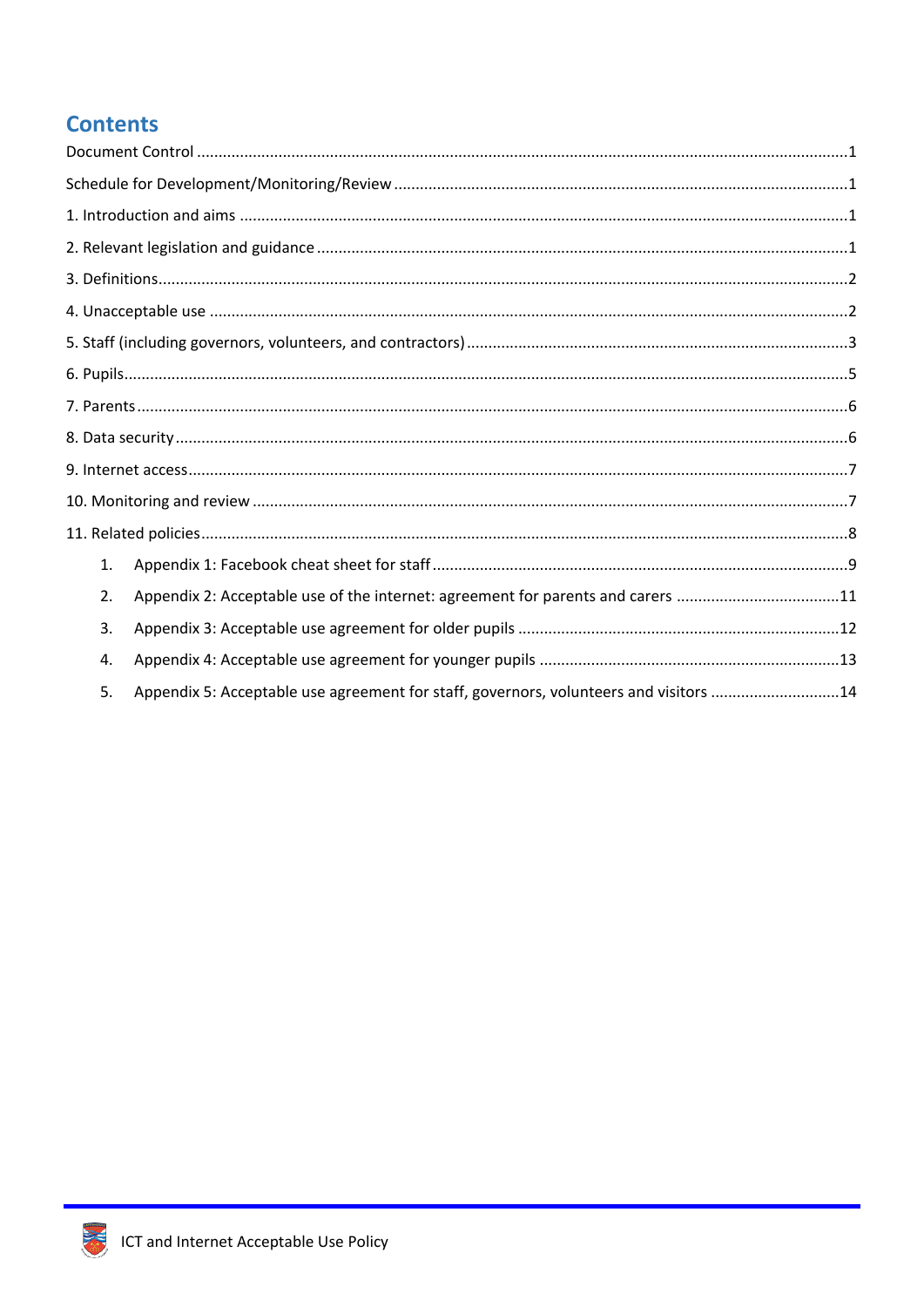# <span id="page-2-0"></span>**Document Control**

| <b>Date</b> | <b>Nersion</b> | <b>Author</b> | <b>Notes</b>           |
|-------------|----------------|---------------|------------------------|
| 23.01.2020  | 20.01          | D Shipton     | Full rewrite of policy |
| 09.03.2021  | 21.03          | D Shipton     | Review                 |

# <span id="page-2-1"></span>**Schedule for Development/Monitoring/Review**

| This ICT and Internet Acceptable Use Policy was<br>approved by the Governors on:                                                                                                  |                   |
|-----------------------------------------------------------------------------------------------------------------------------------------------------------------------------------|-------------------|
| The ICT and Internet Acceptable Use Policy will be<br>reviewed annually, or more regularly in the light of<br>any significant new developments in the use of the<br>technologies. | Annually          |
| The next anticipated review date will be:                                                                                                                                         | <b>March 2022</b> |

# <span id="page-2-2"></span>**1. Introduction and aims**

ICT is an integral part of the way our school works, and is a critical resource for pupils, staff, governors, volunteers and visitors. It supports teaching and learning, pastoral and administrative functions of the school.

However, the ICT resources and facilities our school uses also pose risks to data protection, online safety and safeguarding. This policy aims to:

- Set guidelines and rules on the use of school ICT resources for staff, pupils, parents and governors
- Establish clear expectations for the way all members of the school community engage with each other online
- Support the school's policy on data protection, online safety and safeguarding
- Prevent disruption to the school through the misuse, or attempted misuse, of ICT systems
- Support the school in teaching pupils safe and effective internet and ICT use

This policy covers all users of our school's ICT facilities, including governors, staff, pupils, volunteers, contractors and visitors.

Breaches of this policy may be dealt with under our behaviour policy and staff discipline policy.

# <span id="page-2-3"></span>**2. Relevant legislation and guidance**

This policy refers to, and complies with, the following legislation and guidance:

- [Data Protection Act 2018](http://www.legislation.gov.uk/ukpga/2018/12/contents/enacted)
- > [The General Data Protection Regulation](https://eur-lex.europa.eu/legal-content/EN/TXT/HTML/?uri=CELEX:32016R0679)
- [Computer Misuse Act 1990](https://www.legislation.gov.uk/ukpga/1990/18/contents)
- [Human Rights Act 1998](https://www.legislation.gov.uk/ukpga/1998/42/contents)
- [The Telecommunications \(Lawful Business Practice\) \(Interception of Communications\) Regulations 2000](https://www.legislation.gov.uk/uksi/2000/2699/regulation/3/made)
- [Education Act 2011](http://www.legislation.gov.uk/ukpga/2011/21/section/2/enacted)
- [Freedom of Information Act 2000](https://www.legislation.gov.uk/ukpga/2000/36/contents)
- > [The Education and Inspections Act 2006](https://www.legislation.gov.uk/ukpga/2006/40/part/7/chapter/1)
- **Xeeping Children Safe in Education 2018**

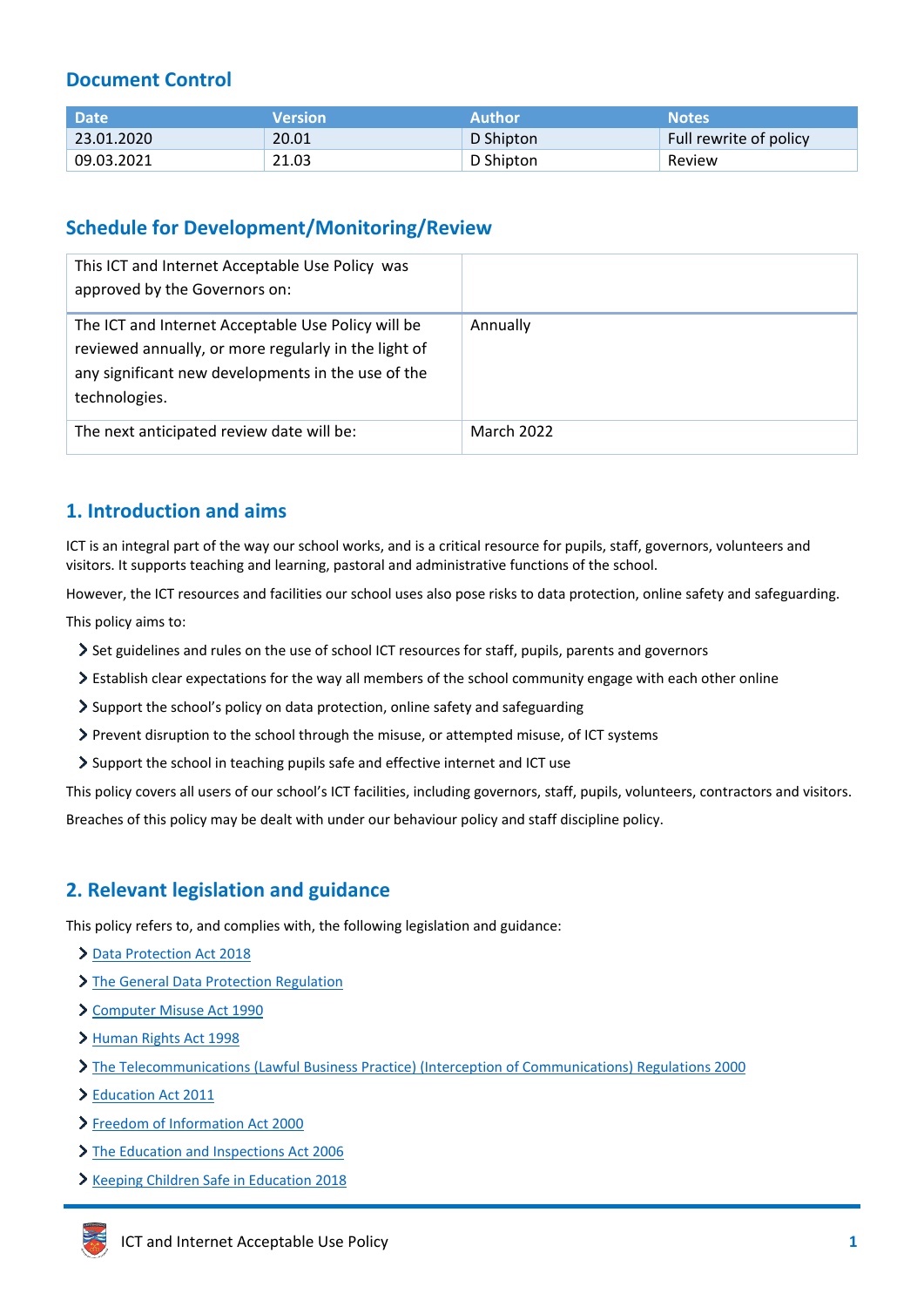# <span id="page-3-0"></span>**3. Definitions**

- **"ICT facilities":** includes all facilities, systems and services including but not limited to network infrastructure, desktop computers, laptops, tablets, phones, music players or hardware, software, websites, web applications or services, and any device system or service which may become available in the future which is provided as part of the ICT service
- **"Users":** anyone authorised by the school to use the ICT facilities, including governors, staff, pupils, volunteers, contractors and visitors
- **"Personal use":** any use or activity not directly related to the users' employment, study or purpose
- **"Authorised personnel":** employees authorised by the school to perform systems administration and/or monitoring of the ICT facilities
- **"Materials":** files and data created using the ICT facilities including but not limited to documents, photos, audio, video, printed output, web pages, social networking sites, and blogs

# <span id="page-3-1"></span>**4. Unacceptable use**

The following is considered unacceptable use of the school's ICT facilities by any member of the school community. Any breach of this policy may result in disciplinary or behaviour proceedings (see section 4.2 below).

Unacceptable use of the school's ICT facilities includes:

- Using the school's ICT facilities to breach intellectual property rights or copyright
- Using the school's ICT facilities to bully or harass someone else, or to promote unlawful discrimination
- Breaching the school's policies or procedures
- Any illegal conduct, or statements which are deemed to be advocating illegal activity
- Accessing, creating, storing, linking to or sending material that is pornographic, offensive, obscene or otherwise inappropriate
- Activity which defames or disparages the school, or risks bringing the school into disrepute
- Sharing confidential information about the school, its pupils, or other members of the school community
- Connecting any device to the school's ICT network without approval from authorised personnel
- Setting up any software, applications or web services on the school's network without approval by authorised personnel, or creating or using any program, tool or item of software designed to interfere with the functioning of the ICT facilities, accounts or data
- Gaining, or attempting to gain, access to restricted areas of the network, or to any password-protected information, without approval from authorised personnel
- Allowing, encouraging, or enabling others to gain (or attempt to gain) unauthorised access to the school's ICT facilities
- Causing intentional damage to ICT facilities
- Removing, deleting or disposing of ICT equipment, systems, programs or information without permission by authorised personnel
- Causing a data breach by accessing, modifying, or sharing data (including personal data) to which a user is not supposed to have access, or without authorisation
- Using inappropriate or offensive language
- Promoting a private business, unless that business is directly related to the school
- Using websites or mechanisms to bypass the school's filtering mechanisms

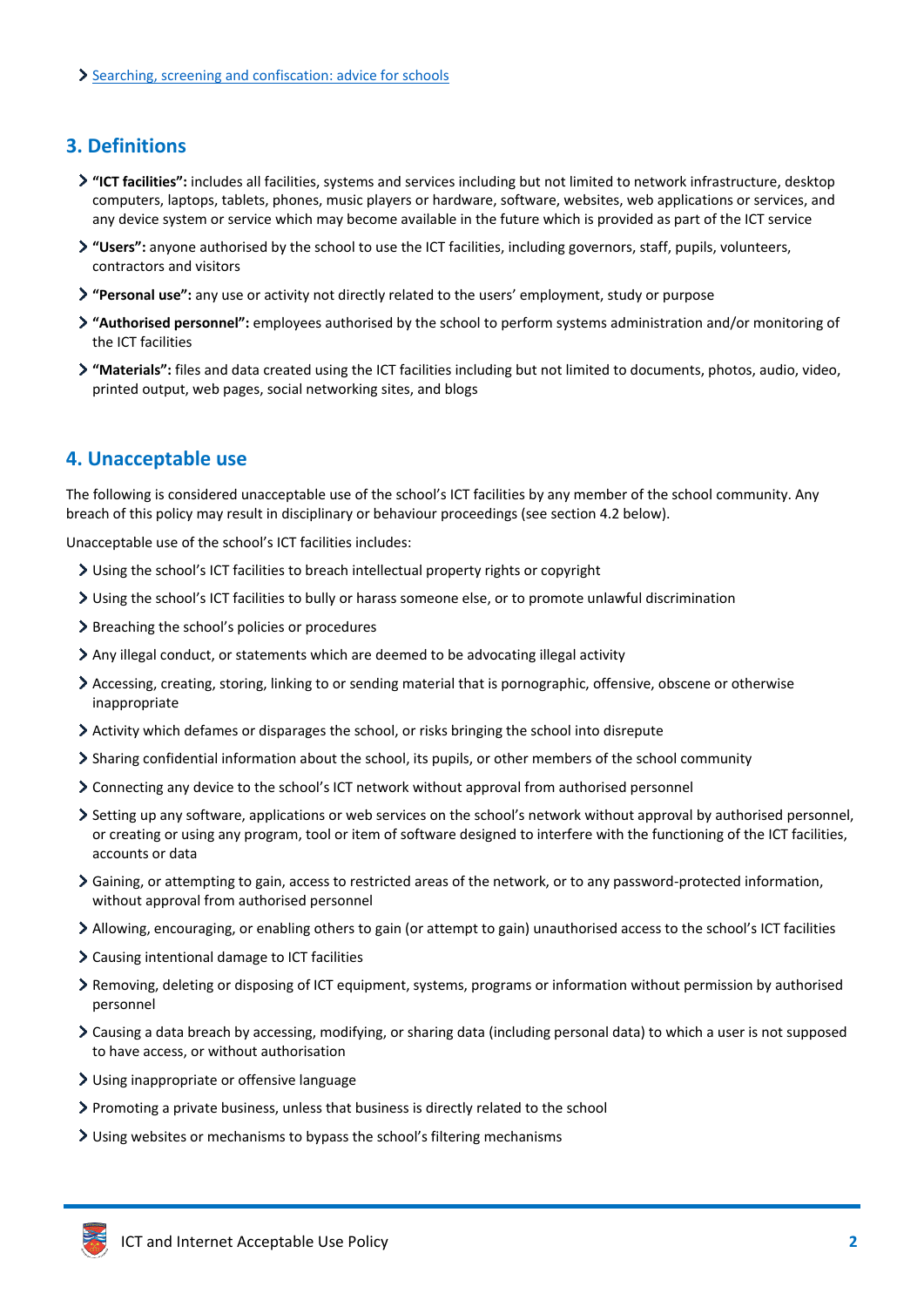This is not an exhaustive list. The school reserves the right to amend this list at any time. The Headteacher will use professional judgement to determine whether any act or behaviour not on the list above is considered unacceptable use of the school's ICT facilities.

## **4.1 Exceptions from unacceptable use**

Where the use of school ICT facilities is required for a purpose that would otherwise be considered an unacceptable use, exemptions to the policy may be granted at the headteacher's discretion.

The request will need to be put in writing to the Network Manager in the first instance who will then take this request to the Headteacher.

#### **4.2 Sanctions**

Pupils and staff who engage in any of the unacceptable activity listed above may face disciplinary action in line with the school's policies on behaviour and staff code of conduct.

The above policies can be found on the SharePoint in the Policies section.

# <span id="page-4-0"></span>**5. Staff (including governors, volunteers, and contractors)**

#### **5.1 Access to school ICT facilities and materials**

The school's network manager manages access to the school's ICT facilities and materials for school staff. That includes, but is not limited to:

- Computers, tablets and other devices
- Access permissions for certain programmes or files

Staff will be provided with unique log-in/account information and passwords that they must use when accessing the school's ICT facilities.

Staff who have access to files they are not authorised to view or edit, or who need their access permissions updated or changed, should contact IT Support via the ServiceDesk to request these changes.

#### **5.1.1 Use of phones and email**

The school provides each member of staff with an email address.

This email account should be used for work purposes only.

All work-related business should be conducted using the email address the school has provided.

Staff must not share their personal email addresses with parents and pupils, and must not send any work-related materials using their personal email account.

Staff must take care with the content of all email messages, as incorrect or improper statements can give rise to claims for discrimination, harassment, defamation, breach of confidentiality or breach of contract.

Email messages are required to be disclosed in legal proceedings or in response to requests from individuals under the Data Protection Act 2018 in the same way as paper documents. Deletion from a user's inbox does not mean that an email cannot be recovered for the purposes of disclosure. All email messages should be treated as potentially retrievable.

Staff must take extra care when sending sensitive or confidential information by email. Any attachments containing sensitive or confidential information should be encrypted so that the information is only accessible by the intended recipient.

If staff receive an email in error, the sender should be informed and the email deleted. If the email contains sensitive or confidential information, the user must not make use of that information or disclose that information.

If staff send an email in error which contains the personal information of another person, they must inform the Data Protection Team immediately and follow our data breach procedure. (dataprotection@dagenhampark.org.uk)

Staff must not give their personal phone numbers to parents or pupils. Staff must use phones provided by the school to conduct all work-related business.

School phones must not be used for personal matters.

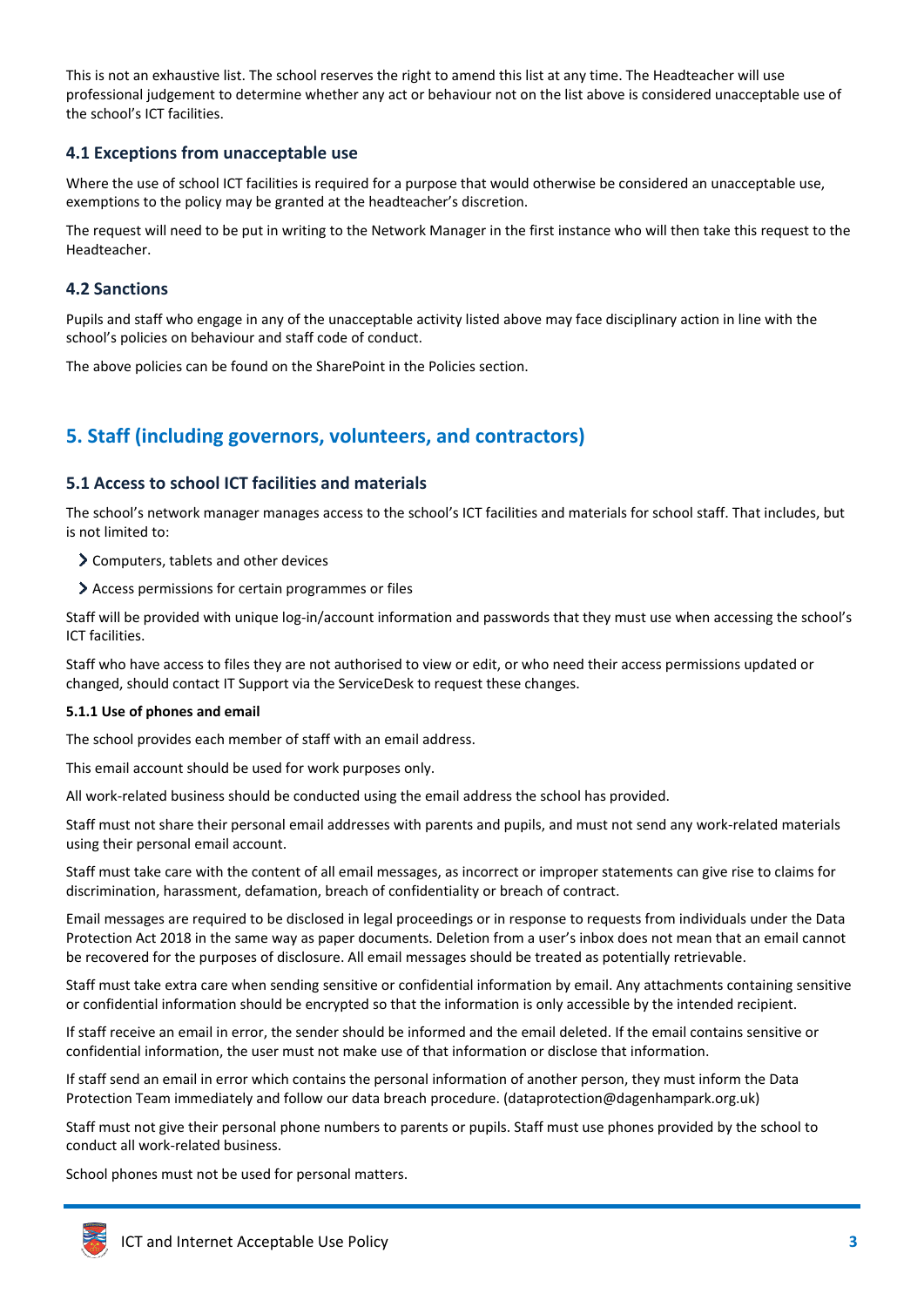Staff who are provided with mobile phones as equipment for their role must abide by the same rules for ICT acceptable use as set out in section 4.

## **5.2 Personal use**

Staff are permitted to occasionally use school ICT facilities for personal use subject to certain conditions set out below. Personal use of ICT facilities must not be overused or abused. The Headteacher may withdraw permission for it at any time or restrict access at their discretion.

Personal use is permitted provided that such use:

- Does not take place during contact time/teaching hours/non-break time
- Does not constitute 'unacceptable use', as defined in section 4
- > Takes place when no pupils are present
- Does not interfere with their jobs, or prevent other staff or pupils from using the facilities for work or educational purposes

Staff may not use the school's ICT facilities to store personal non-work-related information or materials (such as music, videos, or photos).

Staff should be aware that use of the school's ICT facilities for personal use may put personal communications within the scope of the school's ICT monitoring activities (see section 5.5). Where breaches of this policy are found, disciplinary action may be taken.

Staff are also permitted to use their personal devices (such as mobile phones or tablets) in line with the school's personal device policy.

Staff should be aware that personal use of ICT (even when not using school ICT facilities) can impact on their employment by, for instance putting personal details in the public domain, where pupils and parents could see them.

Staff should take care to follow the school's guidelines on social media (see appendix 1) and use of email (see section 5.1.1) to protect themselves online and avoid compromising their professional integrity.

#### **5.2.1 Personal social media accounts**

Members of staff should ensure that their use of social media, either for work or personal purposes, is appropriate at all times.

The school has guidelines for staff on appropriate security settings for Facebook accounts (see appendix 1).

## **5.3 Remote access**

We allow staff to access the school's ICT facilities and materials remotely.

Staff accessing the school's ICT facilities and materials remotely must abide by the same rules as those accessing the facilities and materials on-site. Staff must be particularly vigilant if they use the school's ICT facilities outside the school and take such precautions as the network manager and Headteacher may require from time to time against importing viruses or compromising system security.

Our ICT facilities contain information which is confidential and/or subject to data protection legislation. Such information must be treated with extreme care and in accordance with our data protection policy.

The Data Protection policy can be found in the policies section on SharePoint

#### **5.4 School social media accounts**

The school has an official Facebook, Twitter and Instagram pages, managed by Natasha Trayler. Staff members who have not been authorised to manage, or post to, the account, must not access, or attempt to access the account.

The school has guidelines for what can and cannot be posted on its social media accounts. Those who are authorised to manage the account must ensure they abide by these guidelines at all times.

## **5.5 Monitoring of school network and use of ICT facilities**

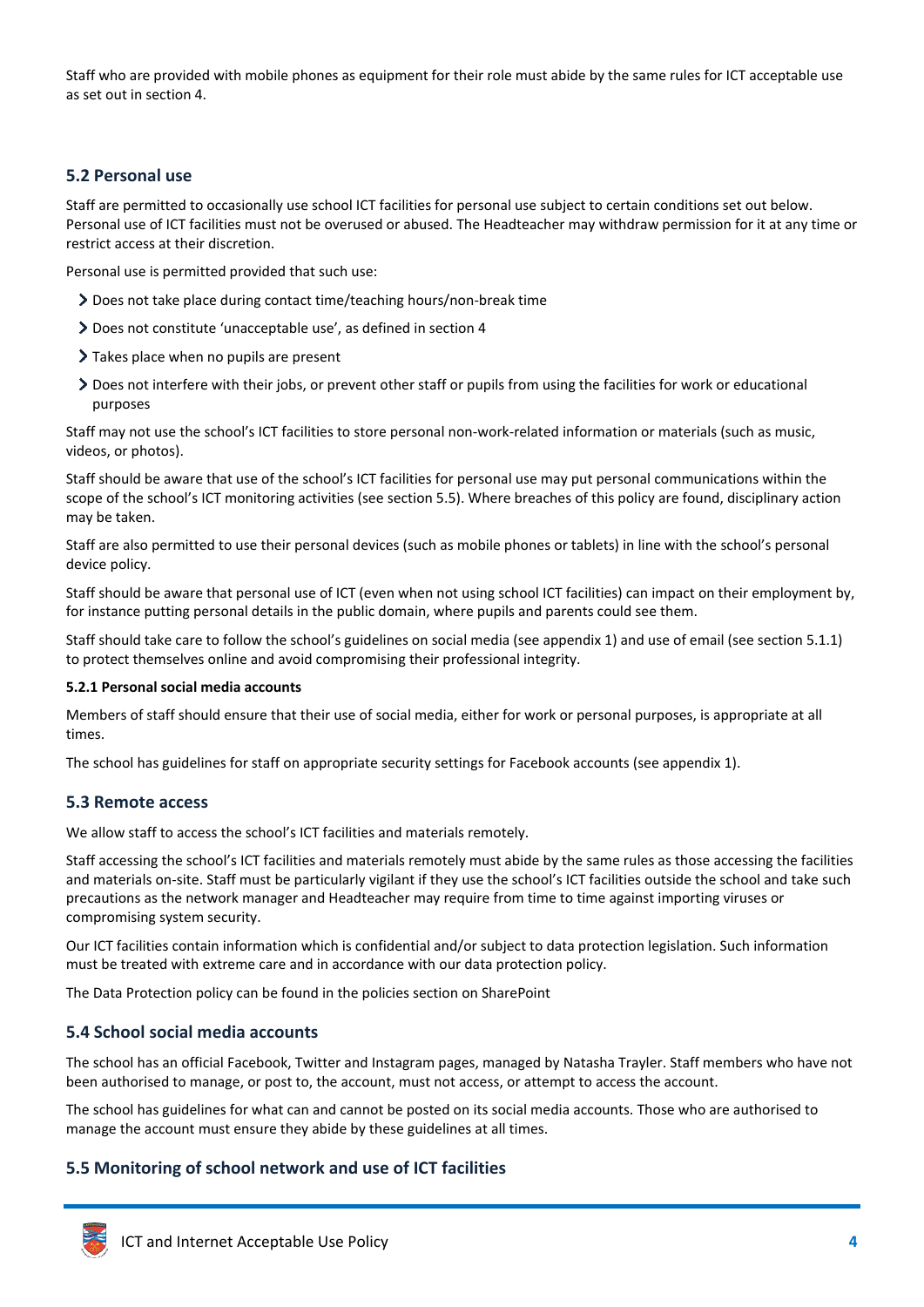The school reserves the right to monitor the use of its ICT facilities and network. This includes, but is not limited to, monitoring of:

- > Internet sites visited
- > Bandwidth usage
- > Email accounts
- > Telephone calls
- User activity/access logs
- Any other electronic communications

Only authorised ICT staff may inspect, monitor, intercept, assess, record and disclose the above, to the extent permitted by law.

The school monitors ICT use in order to:

- Obtain information related to school business
- Investigate compliance with school policies, procedures and standards
- Ensure effective school and ICT operation
- Conduct training or quality control exercises
- > Prevent or detect crime
- Comply with a subject access request, Freedom of Information Act request, or any other legal obligation

# <span id="page-6-0"></span>**6. Pupils**

#### **6.1 Access to ICT facilities**

- Computers and equipment in the school's ICT suite are available to pupils only under the supervision of staff
- $\geq$  Specialist ICT equipment, such as that used for music or design and technology must only be used under the supervision of staff
- Pupils will be provided with an account linked to the school's virtual learning environment, which they can access from any device by using the following URL https://dagenhampark.rmunify.com
- Sixth-form pupils can use the computers in the sixth form and library independently for educational purposes only

## **6.2 Search and deletion**

Under the Education Act 2011, and in line with the Department for Education's [guidance on searching, screening and](https://www.gov.uk/government/publications/searching-screening-and-confiscation)  [confiscation](https://www.gov.uk/government/publications/searching-screening-and-confiscation), the school has the right to search pupils' phones, computers or other devices for pornographic images or any other data or items banned under school rules or legislation.

The school can, and will, delete files and data found on searched devices if we believe the data or file has been, or could be, used to disrupt teaching or break the school's rules.

## **6.3 Unacceptable use of ICT and the internet outside of school**

The school will sanction pupils, in line with the behaviour policy, if a pupil engages in any of the following **at any time** (even if they are not on school premises):

- Using ICT or the internet to breach intellectual property rights or copyright
- Using ICT or the internet to bully or harass someone else, or to promote unlawful discrimination
- > Breaching the school's policies or procedures
- Any illegal conduct, or statements which are deemed to be advocating illegal activity
- Accessing, creating, storing, linking to or sending material that is pornographic, offensive, obscene or otherwise inappropriate
- Activity which defames or disparages the school, or risks bringing the school into disrepute

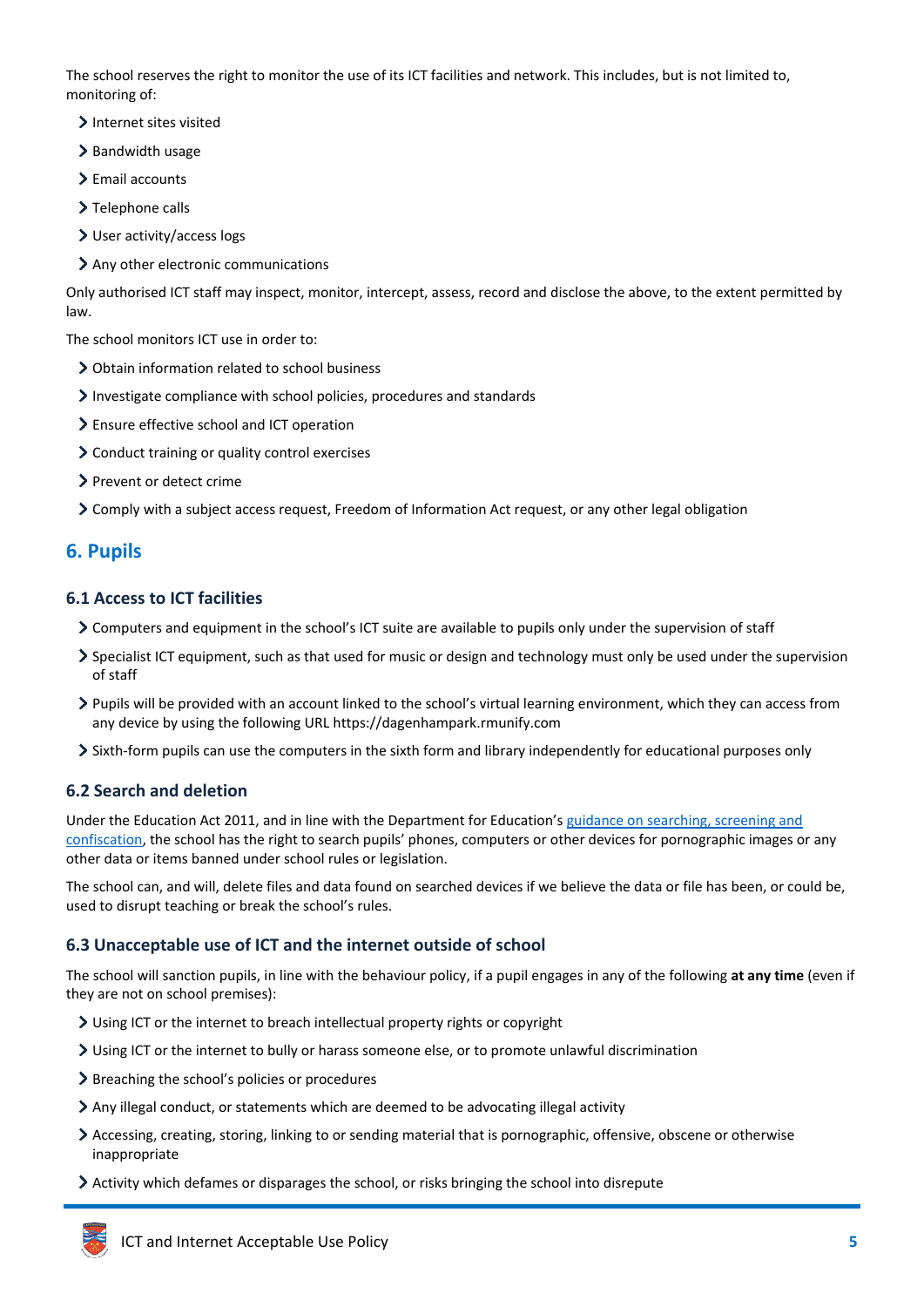- Sharing confidential information about the school, other pupils, or other members of the school community
- Gaining or attempting to gain access to restricted areas of the network, or to any password protected information, without approval from authorised personnel
- Allowing, encouraging, or enabling others to gain (or attempt to gain) unauthorised access to the school's ICT facilities
- Causing intentional damage to ICT facilities or materials
- Causing a data breach by accessing, modifying, or sharing data (including personal data) to which a user is not supposed to have access, or without authorisation
- Using inappropriate or offensive language

# <span id="page-7-0"></span>**7. Parents**

## **7.1 Access to ICT facilities and materials**

Parents do not have access to the school's ICT facilities as a matter of course.

However, parents working for, or with, the school in an official capacity (for instance, as a volunteer or as a member of the PTA) may be granted an appropriate level of access, or be permitted to use the school's facilities at the headteacher's discretion.

Where parents are granted access in this way, they must abide by this policy as it applies to staff.

#### **7.2 Communicating with or about the school online**

We believe it is important to model for pupils, and help them learn, how to communicate respectfully with, and about, others online.

Parents play a vital role in helping model this behaviour for their children, especially when communicating with the school through our website and social media channels.

We ask parents to sign the agreement in appendix 2.

# <span id="page-7-1"></span>**8. Data security**

The school takes steps to protect the security of its computing resources, data and user accounts. However, the school cannot guarantee security. Staff, pupils, parents and others who use the school's ICT facilities should use safe computing practices at all times.

#### **8.1 Passwords**

All users of the school's ICT facilities should set strong passwords for their accounts and keep these passwords secure.

Users are responsible for the security of their passwords and accounts, and for setting permissions for accounts and files they control.

Members of staff or pupils who disclose account or password information may face disciplinary action. Parents or volunteers who disclose account or password information may have their access rights revoked.

Members of staff are required to have a complex password. This is at least 8 characters in length, will need to have at least 3 of the following types of character; upper case, lower case, number and special characters e.g. £, \$, & etc.

Pupils require a password of 4 characters or more as a minimum.

## **8.2 Software updates, firewalls, and anti-virus software**

All of the school's ICT devices that support software updates, security updates, and anti-virus products will be configured to perform such updates regularly or automatically.

Users must not circumvent or make any attempt to circumvent the administrative, physical and technical safeguards we implement and maintain to protect personal data and the school's ICT facilities.

Any personal devices using the school's network must all be configured in this way.

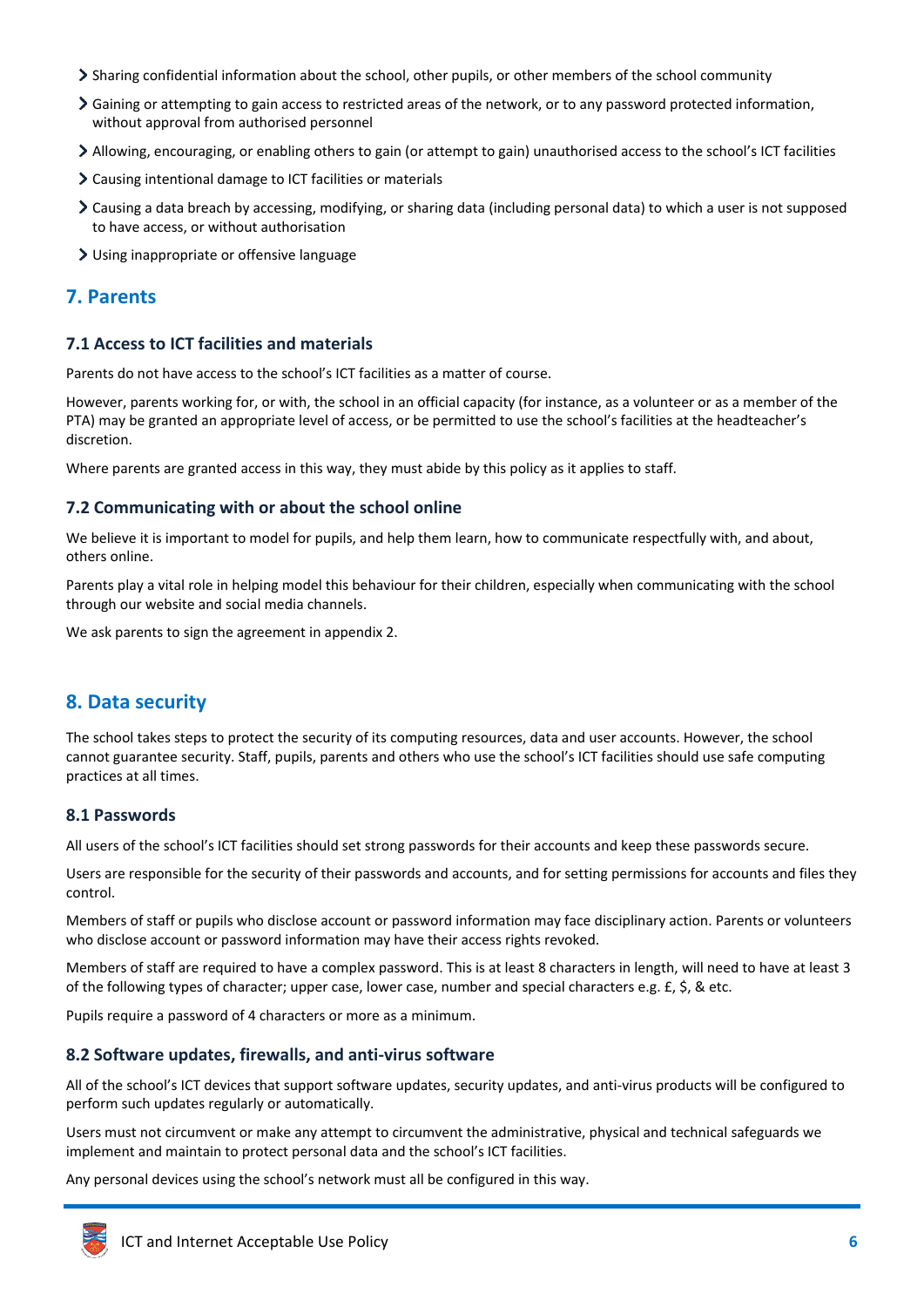## **8.3 Data protection**

All personal data must be processed and stored in line with data protection regulations and the school's data protection policy.

The Data Protection policy can be found in the policies section on SharePoint

## **8.4 Access to facilities and materials**

All users of the school's ICT facilities will have clearly defined access rights to school systems, files and devices.

These access rights are managed by the network manager.

Users should not access, or attempt to access, systems, files or devices to which they have not been granted access. If access is provided in error, or if something a user should not have access to is shared with them, they should alert IT Support immediately.

Users should always log out of systems and lock their equipment when they are not in use to avoid any unauthorised access. Equipment and systems should always be logged out of and closed down completely at the end of each working day.

## **8.5 Encryption**

The school ensures that its devices and systems have an appropriate level of encryption.

School staff may only use personal devices (including computers and USB drives) to access school data, work remotely, or take personal data (such as pupil information) out of school if they have been specifically authorised to do so by the headteacher.

Use of such personal devices will only be authorised if the devices have appropriate levels of security and encryption, as defined by the Data Protection policy.

# <span id="page-8-0"></span>**9. Internet access**

The school has a 300mbps and 80mbps backup internet connection. There is also wireless internet infrastructure throughout the site. These are secured via usernames and passwords. We have two levels of filtering for our Internet connection. Firstly, there is an onsite monitoring and filtering server and then there is a second filtering service that take place at the ISP (Internet Service Provider) level. These are both fully customisable and can block and allow websites as required.

#### **9.1 Pupils**

 $\triangleright$  Wireless access for pupils is only granted to 6<sup>th</sup> form students. When signing in they are asked to provide their network username and password. Once entered, this will grant them access to the Internet. Their usage is monitored via the Smoothwall.

#### **9.2 Parents and visitors**

Parents and visitors to the school will not be permitted to use the school's wifi unless specific authorisation is granted by the headteacher.

The headteacher will only grant authorisation if:

- Parents are working with the school in an official capacity (e.g. as a volunteer or as a member of the PTA)
- Visitors need to access the school's wifi in order to fulfil the purpose of their visit (for instance, to access materials stored on personal devices as part of a presentation or lesson plan)

Staff must not give the wifi password to anyone who is not authorised to have it. Doing so could result in disciplinary action.

# <span id="page-8-1"></span>**10. Monitoring and review**

The headteacher and network manager monitor the implementation of this policy, including ensuring that it is updated to reflect the needs and circumstances of the school.

This policy will be reviewed every 1 years.

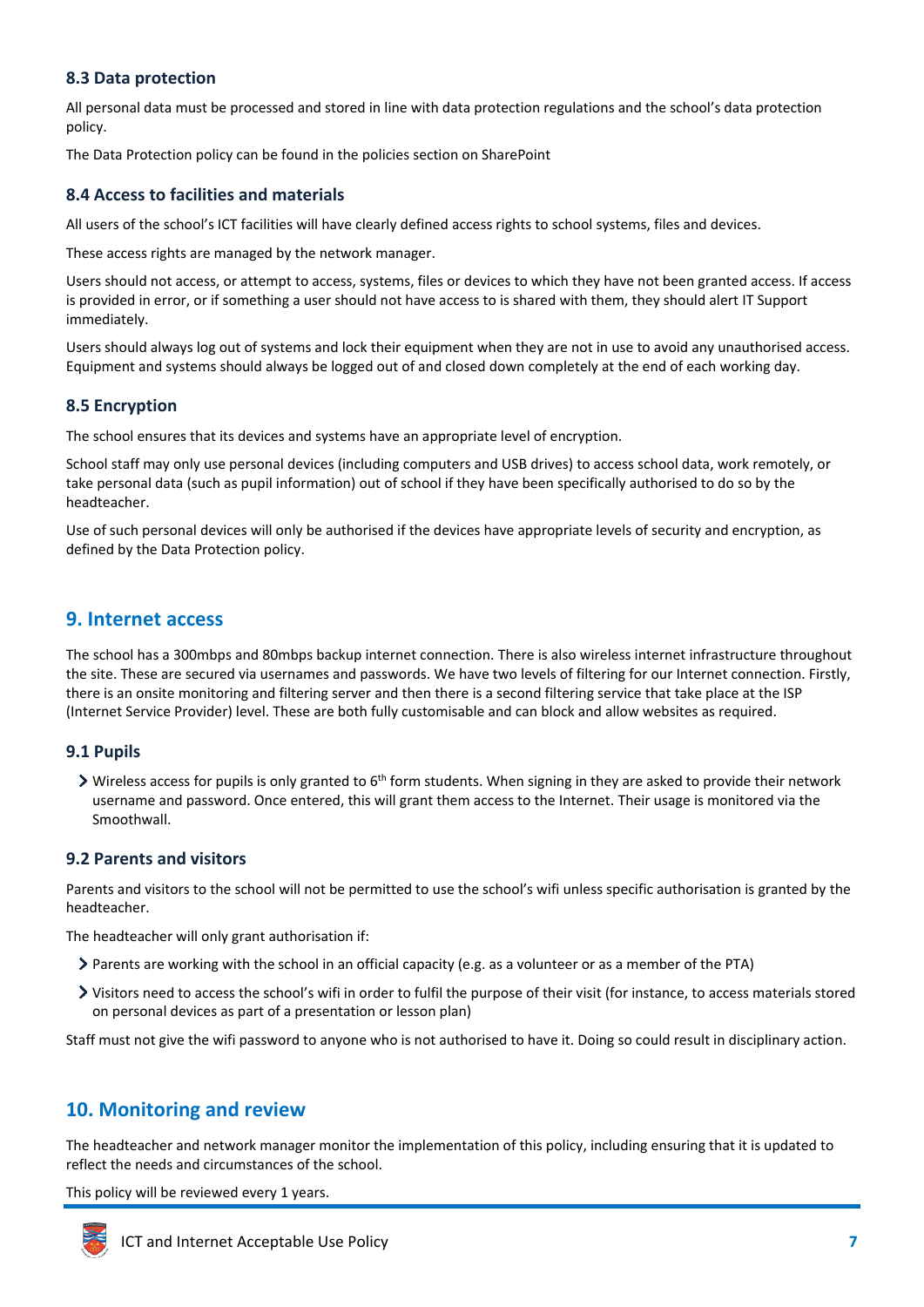The governing board is responsible for approving this policy.

# <span id="page-9-0"></span>**11. Related policies**

This policy should be read alongside the school's policies on:

- eSafety
- Social Media
- Safeguarding and child protection
- Behaviour
- Staff discipline
- Data protection

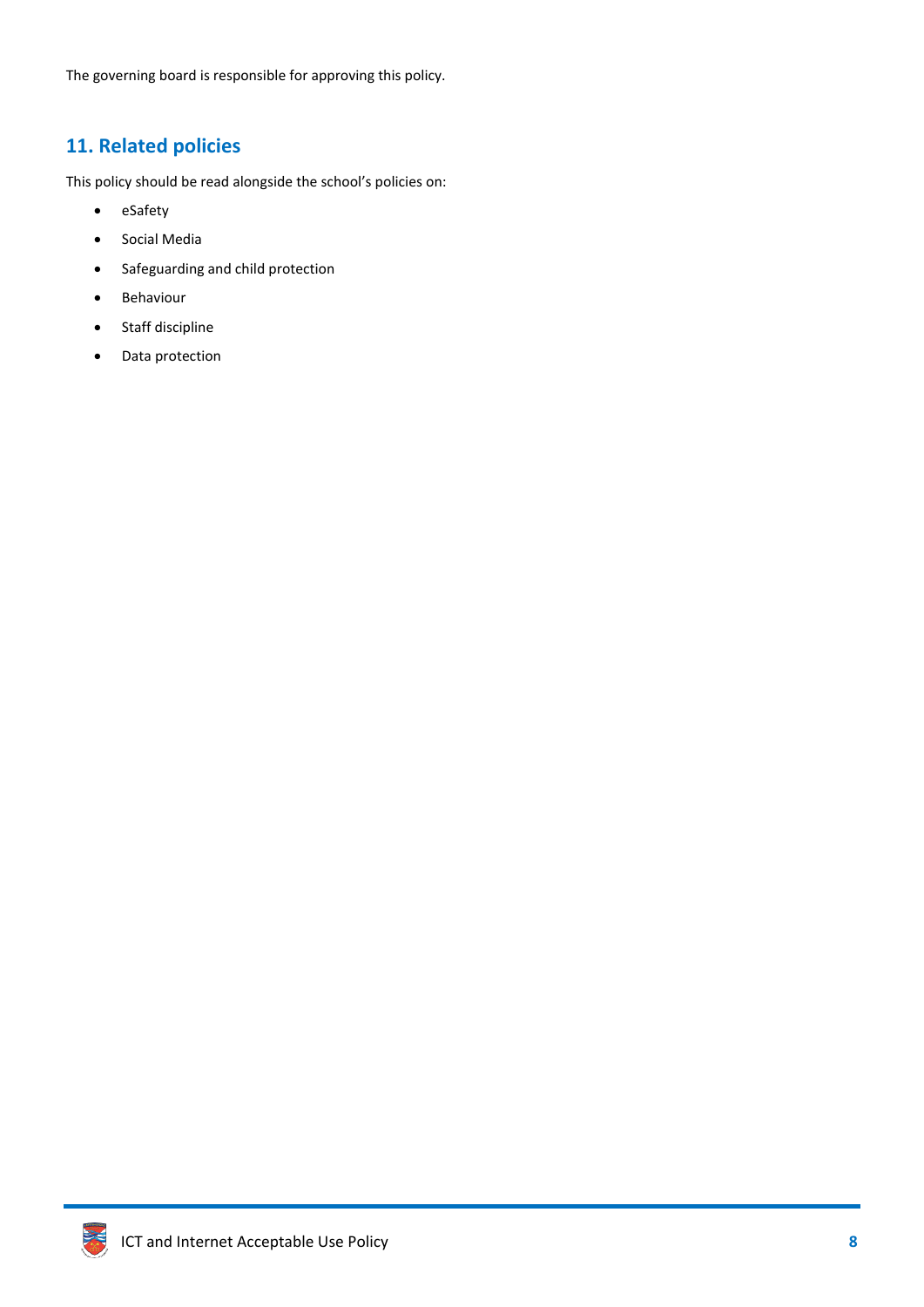## <span id="page-10-0"></span>Don't accept friend requests from pupils on social media

#### **10 rules for school staff on Facebook**

- 1. Change your display name use your first and middle name, use a maiden name, or put your surname backwards instead
- 2. Change your profile picture to something unidentifiable, or if not, ensure that the image is professional
- 3. Check your privacy settings regularly
- 4. Be careful about tagging other staff members in images or posts
- 5. Don't share anything publicly that you wouldn't be just as happy showing your pupils
- 6. Don't use social media sites during school hours
- 7. Don't make comments about your job, your colleagues, our school or your pupils online once it's out there, it's out there
- 8. Don't associate yourself with the school on your profile (e.g. by setting it as your workplace, or by 'checking in' at a school event)
- 9. Don't link your work email address to your social media accounts. Anyone who has this address (or your personal email address/mobile number) is able to find you using this information
- 10. Consider uninstalling the Facebook app from your phone. The app recognises wifi connections and makes friend suggestions based on who else uses the same wifi connection (such as parents or pupils)

## **Check your privacy settings**

- Change the visibility of your posts and photos to **'Friends only'**, rather than 'Friends of friends'. Otherwise, pupils and their families may still be able to read your posts, see things you've shared and look at your pictures if they're friends with anybody on your contacts list
- Don't forget to check your **old posts and photos** go to [bit.ly/2MdQXMN](https://www.facebook.com/help/iphone-app/236898969688346?helpref=uf_permalink) to find out how to limit the visibility of previous posts
- The public may still be able to see posts you've **'liked'**, even if your profile settings are private, because this depends on the privacy settings of the original poster
- **Google your name** to see what information about you is visible to the public
- Prevent search engines from indexing your profile so that people can't **search for you by name** go t[o bit.ly/2zMdVht t](https://www.facebook.com/help/124518907626945?helpref=faq_content)o find out how to do this
- Remember that **some information is always public**; your display name, profile picture, cover photo, user ID (in the URL for your profile), country, age range and gender

## **What do to if…**

#### **A pupil adds you on social media**

- In the first instance, ignore and delete the request. Block the pupil from viewing your profile
- Check your privacy settings again, and consider changing your display name or profile picture

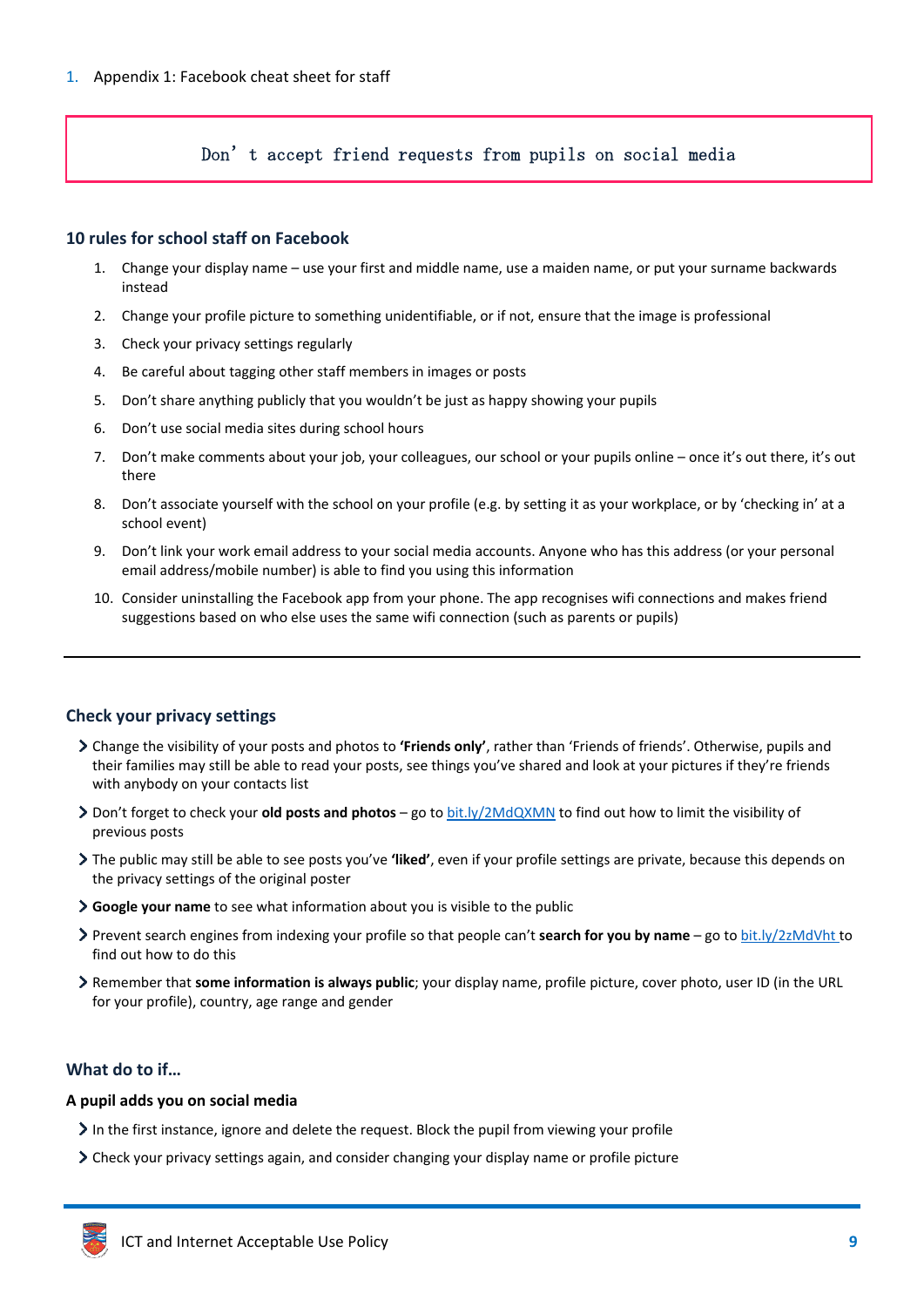- If the pupil asks you about the friend request in person, tell them that you're not allowed to accept friend requests from pupils and that if they persist, you'll have to notify senior leadership and/or their parents. If the pupil persists, take a screenshot of their request and any accompanying messages
- Notify the senior leadership team or the headteacher about what's happening

#### **A parent adds you on social media**

It is at your discretion whether to respond. Bear in mind that:

- Responding to one parent's friend request or message might set an unwelcome precedent for both you and other teachers at the school
- Pupils may then have indirect access through their parent's account to anything you post, share, comment on or are tagged in
- If you wish to decline the offer or ignore the message, consider drafting a stock response to let the parent know that you're doing so

#### **You're being harassed on social media, or somebody is spreading something offensive about you**

- **Do not** retaliate or respond in any way
- Save evidence of any abuse by taking screenshots and recording the time and date it occurred
- Report the material to Facebook or the relevant social network and ask them to remove it
- If the perpetrator is a current pupil or staff member, our mediation and disciplinary procedures are usually sufficient to deal with online incidents
- $\triangleright$  If the perpetrator is a parent or other external adult, a senior member of staff should invite them to a meeting to address any reasonable concerns or complaints and/or request they remove the offending comments or material
- If the comments are racist, sexist, of a sexual nature or constitute a hate crime, you or a senior leader should consider contacting the police

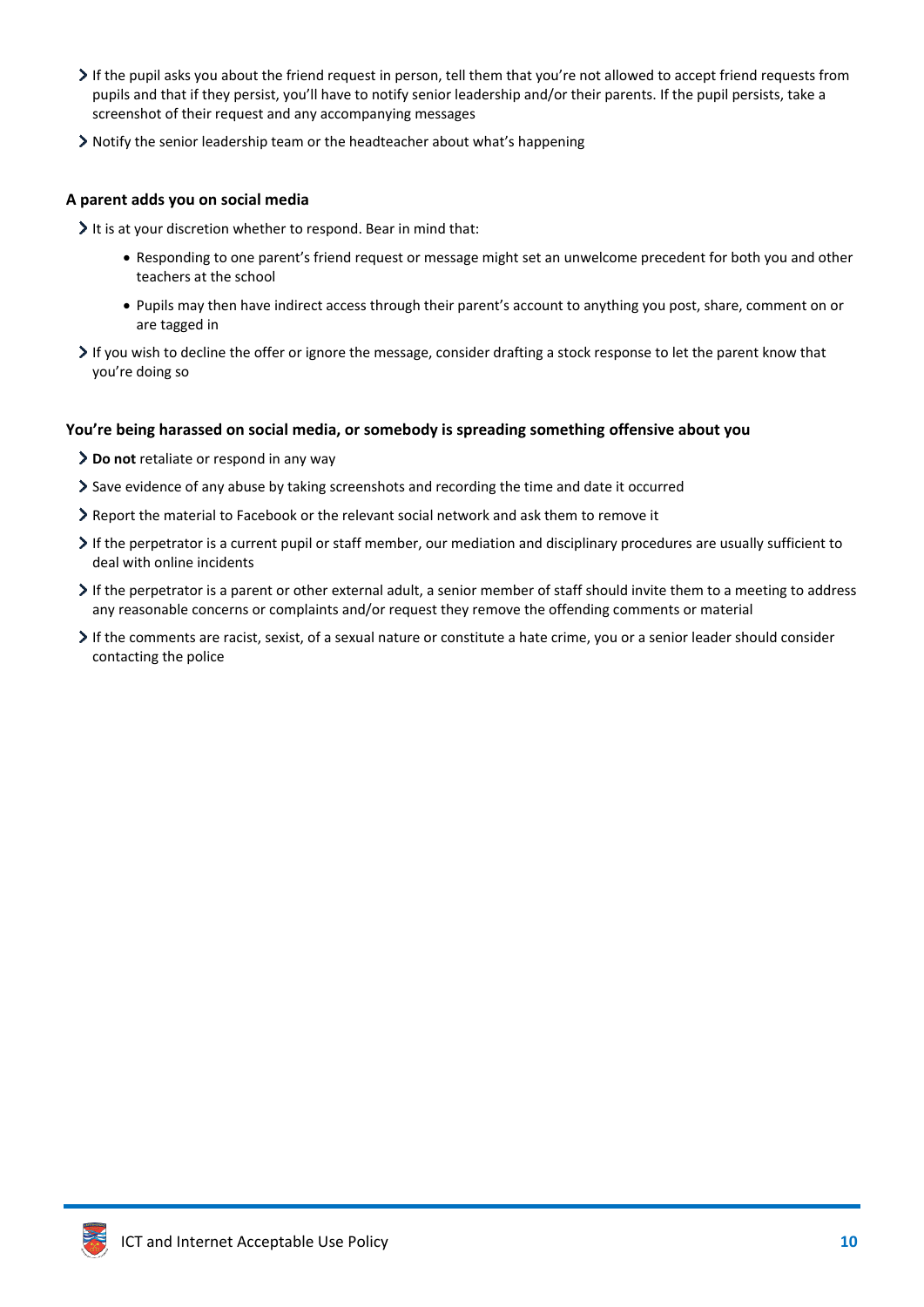<span id="page-12-0"></span>2. Appendix 2: Acceptable use of the internet: agreement for parents and carers

## **Acceptable use of the internet: agreement for parents and carers**

**Name of parent/carer:** 

**Name of child:**

Online channels are an important way for parents/carers to communicate with, or about, our school. The school uses the following channels:

- Our official social media sites on Facebook, Twitter and Instagram pages
- Email/text groups for parents (for school announcements and information)
- The school website (www.dagenhampark.org.uk)

Parents/carers also set up independent channels to help them stay on top of what's happening in their child's class. For example, class/year Facebook groups, email groups, or chats (through apps such as WhatsApp).

When communicating with the school via official communication channels, or using private/independent channels to talk about the school, I will:

- Be respectful towards members of staff, and the school, at all times
- Be respectful of other parents/carers and children
- Direct any complaints or concerns through the school's official channels, so they can be dealt with in line with the school's complaints procedure

I will not:

- Use private groups, the school's Facebook page, or personal social media to complain about or criticise members of staff. This is not constructive and the school can't improve or address issues if they aren't raised in an appropriate way
- Use private groups, the school's Facebook page, or personal social media to complain about, or try to resolve, a behaviour issue involving other pupils. I will contact the school and speak to the appropriate member of staff if I'm aware of a specific behaviour issue or incident
- Upload or share photos or videos on social media of any child other than my own, unless I have the permission of other children's parents/carers

| Signed: | Date: |
|---------|-------|
|         |       |

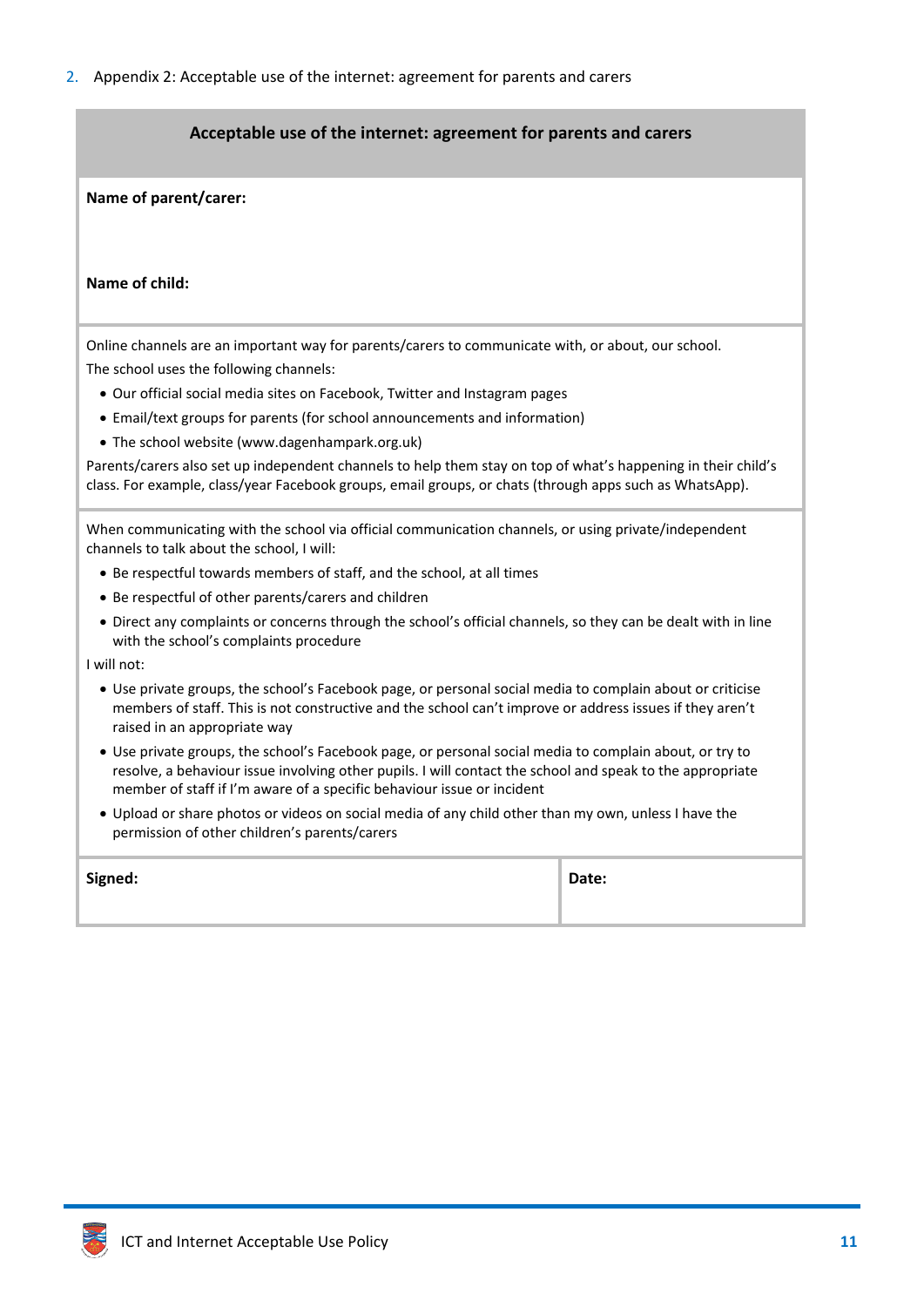# <span id="page-13-0"></span>**Acceptable use of the school's ICT facilities and internet: agreement for pupils and parents/carers**

#### **Name of pupil:**

#### **When using the school's ICT facilities and accessing the internet in school, I will not:**

- Use them for a non-educational purpose
- Use them without a teacher being present, or without a teacher's permission
- Use them to break school rules
- Access any inappropriate websites
- Access social networking sites (unless my teacher has expressly allowed this as part of a learning activity)
- Access/use any sites or services that will try to get around the network and internet security that is in place
- Use chat rooms
- Open any attachments in emails, or follow any links in emails, without first checking with a teacher
- Use any inappropriate language when communicating online, including in emails
- Share my password with others or log in to the school's network using someone else's details
- Bully other people

I understand that the school will monitor the websites I visit and my use of the school's ICT facilities and systems.

I will immediately let a teacher or other member of staff know if I find any material which might upset, distress or harm me or others.

I will always use the school's ICT systems and internet responsibly.

I understand that the school can discipline me if I do certain unacceptable things online, even if I'm not in school when I do them.

| Signed (pupil): | Date: |
|-----------------|-------|
|                 |       |

**Parent/carer agreement:** I agree that my child can use the school's ICT systems and internet when appropriately supervised by a member of school staff. I agree to the conditions set out above for pupils using the school's ICT systems and internet, and for using personal electronic devices in school, and will make sure my child understands these.

| Signed (parent/carer): | Date: |
|------------------------|-------|
|                        |       |

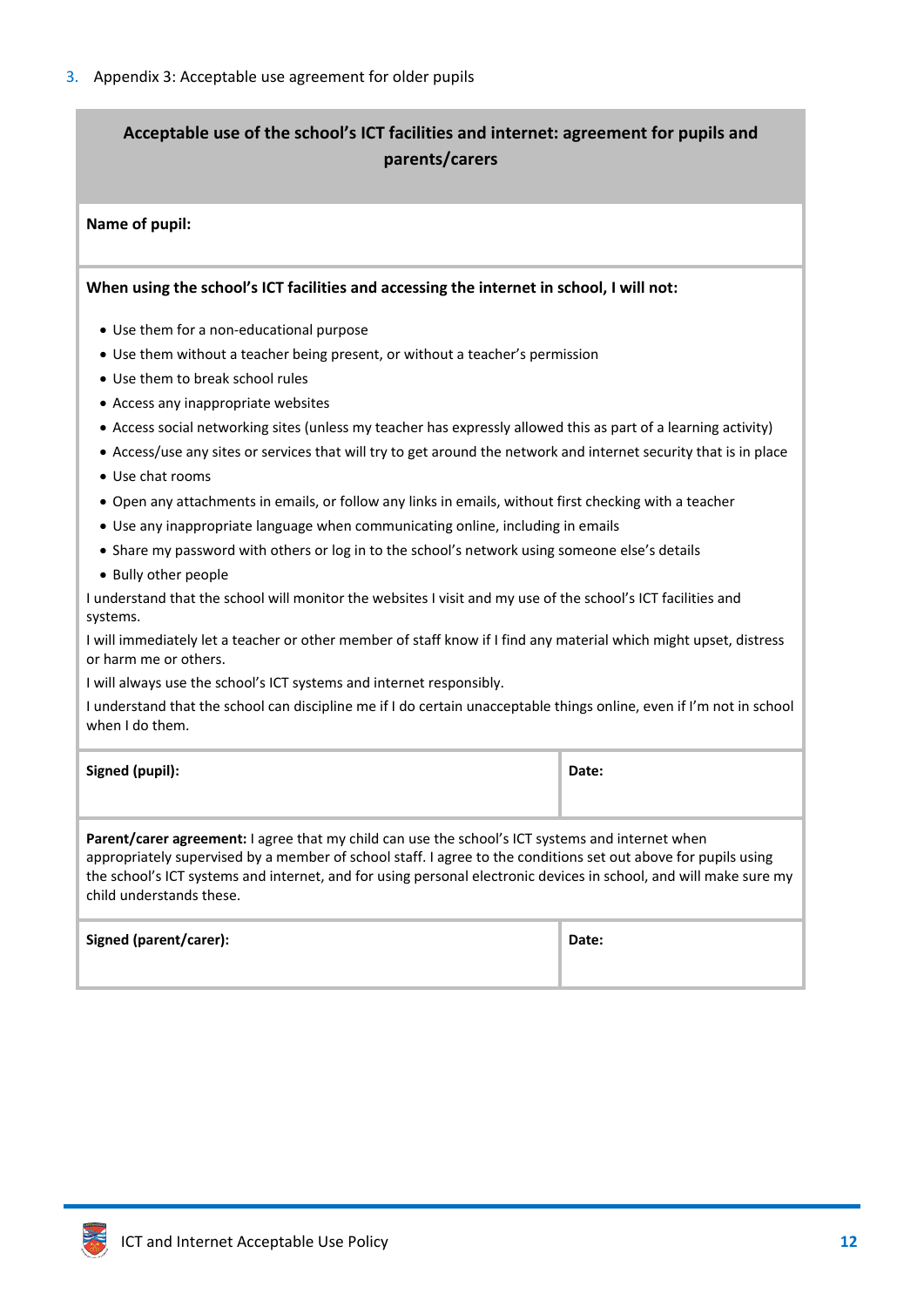# <span id="page-14-0"></span>**Acceptable use of the school's ICT facilities and internet: agreement for pupils and parents/carers**

#### **Name of pupil:**

**When I use the school's ICT facilities (like computers and equipment) and get on the internet in school, I will not:** 

- Use them without asking a teacher first, or without a teacher in the room with me
- Use them to break school rules
- Go on any inappropriate websites
- Go on Facebook or other social networking sites (unless my teacher said I could as part of a lesson)
- Access/use any sites or services that will try to get around the network and internet security that is in place
- Use chat rooms
- Open any attachments in emails, or click any links in emails, without checking with a teacher first
- Use mean or rude language when talking to other people online or in emails
- Share my password with others or log in using someone else's name or password
- Bully other people

I understand that the school will check the websites I visit and how I use the school's computers and equipment. This is so that they can help keep me safe and make sure I'm following the rules.

I will tell a teacher or a member of staff I know immediately if I find anything on a school computer or online that upsets me, or that I know is mean or wrong.

I will always be responsible when I use the school's ICT systems and internet.

I understand that the school can discipline me if I do certain unacceptable things online, even if I'm not in school when I do them.

| Signed (pupil): | Date: |
|-----------------|-------|
|                 |       |

**Parent/carer agreement:** I agree that my child can use the school's ICT systems and internet when appropriately supervised by a member of school staff. I agree to the conditions set out above for pupils using the school's ICT systems and internet, and for using personal electronic devices in school, and will make sure my child understands these.

| Signed (parent/carer): | Date: |
|------------------------|-------|
|                        |       |